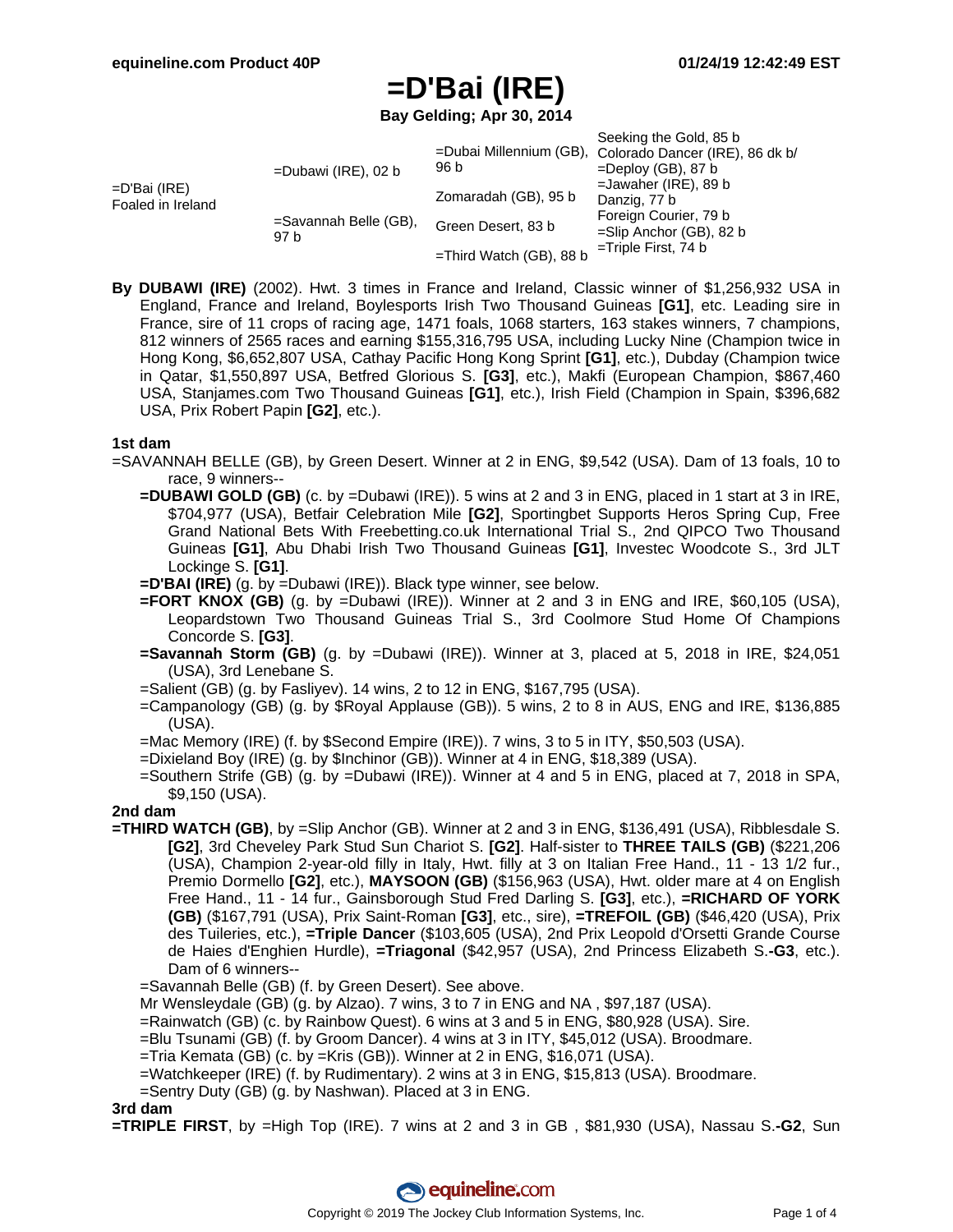**Bay Gelding; Apr 30, 2014**

Chariot S.**-G2**, Musidora S.**-G3**, 3rd Argos Star Fillies Mile**-G3**. Dam of 13 winners--

- **THREE TAILS (GB)** (f. by =Blakeney (GB)). 4 wins, 2 to 3 in ENG, IRE and ITY, placed at 3 in FR , \$221,206 (USA), Champion 2-year-old filly in Italy, Hwt. filly at 3 on Italian Free Hand., 11 -13 1/2 fur., Premio Dormello **[G2]**, Harp Lager Lancashire Oaks S. **[G3]**, Meld S. **[G3]**, 2nd Prix Vermeille **[G1]**, Vodafone Nassau S. **[G2]**, Sir Charles Clore Memorial S., 3rd Gold Seal Epsom Oaks **[G1]**, Premio Lydia Tesio **[G1]**, etc. Dam of--
	- **\$TAMURE (IRE)** (c. by Sadler's Wells). 5 wins, 3 to 6 in ENG and FR , \$564,241 (USA), Prix du Prince d'Orange **[G3]**, Hutchison Westports Fred Archer S., 2nd Vodafone Epsom Derby **[G1]**, Prix du Conseil de Paris **[G2]**, CIU Injured Jockeys Fund Serlby S., etc. Sire.
	- **=SEA WAVE (IRE)** (c. by Sadler's Wells). 4 wins at 3 and 5 in ENG, placed at 4 in HK , \$250,635 (USA), Stakis Casinos Great Voltigeur S. **[G2]**, Grundon Recycle S., 3rd Hong Kong Vase **[G1]**, Hardwicke S. **[G2]**.
	- **=THREE CHEERS (IRE)** (g. by =Slip Anchor (GB)). 4 wins, 3 to 6 in ENG and FR , \$199,551 (USA), Prix de Lutece Trophee Sir Peter O'Sullevan **[G3]**, Prix du Carrousel, Bahrain S., 2nd Goodwood Cup **[G2]**, Queen's Vase S. **[G3]**, etc.
- **MAYSOON (GB)** (f. by =Shergar (GB)). Winner at 2 and 3 in ENG, \$156,963 (USA), Hwt. older mare at 4 on English Free Hand., 11 - 14 fur., Gainsborough Stud Fred Darling S. **[G3]**, 2nd General Accident One Thousand Guineas **[G1]**, Vodafone Nassau S. **[G2]**, 3rd Gold Seal Epsom Oaks **[G1]**, Lowther S. **[G2]**, Festival S., 4th Hanson Trust Coronation Cup **[G1]**, Prince of Wales's S. **[G2]**. Broodmare.
- **=RICHARD OF YORK (GB)** (c. by Rainbow Quest). 4 wins in 8 starts at 2 and 4 in FR , placed in 2 starts at 5 in ENG, \$167,791 (USA), Prix Saint-Roman **[G3]**, Prix Foy **[G3]**, Prix de la Porte de Madrid, 2nd Cumberland Lodge S. **[G3]**, 3rd Prix Ganay **[G1]**, Prix de Reux. Sire.
- **=THIRD WATCH (GB)** (f. by =Slip Anchor (GB)). Black type winner, see above.
- **=TREFOIL (GB)** (f. by =Kris (GB)). 2 wins in 4 starts at 3 in FR , \$46,420 (USA), Prix des Tuileries, 2nd Prix de la Seine. Dam of--
	- **=TREFULA (IRE)** (f. by Rainbow Quest). 4 wins at 2 and 3 in FR , \$67,196 (USA), Prix Urban Sea, 2nd Prix Panacee, 3rd Derby de l'Ouest-Prix Saumur Rouge. Dam of--
		- **=Trefflich (GER)** (g. by Polish Precedent). Winner at 3 and 5 in IRE, placed in 2 starts at 4 in UAE, \$77,304 (USA), 2nd Ladbrokes.com International S. **[G3]**, 3rd Kilternan S.
	- **=Three Graces (GER)** (g. by Peintre Celebre). 6 wins, 3 to 5 in ENG and UAE, \$192,109 (USA), 2nd Tetleys Guisborough S., 3rd Bank of Scotland Corporate S.
- **=Triple Dancer** (g. by Dance in Time). 11 wins, 2 to 6 in FR , \$103,605 (USA), 2nd Prix Leopold d'Orsetti Grande Course de Haies d'Enghien Hurdle.
- **=Triagonal** (f. by Formidable). Winner at 2 and 3 in ENG, placed at 3 in ITY, \$42,957 (USA), 2nd Princess Elizabeth S.**-G3**, Gilltown Stud S.**-G3**, Salisbury One Thousand Guineas Trial S., 3rd Premio Royal Mares**-G3**, Sweet Solera S., International S. Dam of--
	- **=Trioso** (c. by Teenoso). Winner at 4 in ITY, placed at 2 in ENG, \$147,817 (USA), 2nd Premio Presidente della Repubblica **[G1]**, Gran Premio Citta' di Napoli **[G3]**, Premio Libero Perlini, 3rd Premio Parioli-Italian Two Thousand Guineas **[G1]**, Premio Ellington **[G3]**.
- =Janaat (GB) (f. by =Kris (GB)). Winner at 3 in ENG, \$6,512 (USA). Dam of--
	- **\$LEND A HAND (GB)** (c. by Great Commotion). 8 wins in 15 starts, 2 to 5 in ENG, ITY and UAE, placed at 3 and 5 in FR and GER, \$621,398 (USA), Hwt. colt at 2 on Italian Free Hand., Hwt. older horse at 4 on United Arab Emirates Free Hand., 7 - 9 1/2 fur., Gran Criterium **[G1]**, Duke of York Victor Chandler S. **[G3]**, Hungerford S. **[G3]**, Jebel Ali Hotel & Golf Resort Nad Al Sheba Mile, 2nd Sagitta Two Thousand Guineas **[G1]**, etc. Sire.
	- **=Emirates Champion (GB)** (c. by =Haafhd (GB)). 5 wins in 10 starts, 2 to 5 in UAE and ENG, placed in 1 start at 5 in TUR, \$342,548 (USA), 3rd International France Galop Anatolia Trophy.
	- =Janella (IRE) (f. by Great Commotion). Unraced in Ireland. Dam of--

**=LIVEANDLETDIE (AUS)** (g. by Street Cry (IRE)). 5 wins, 2 to 4 in AUS, \$311,723 (USA), A. R. Creswick S.

- =Opulence (GB) (f. by Arazi). Unraced. Dam of--
	- =Danelee Dancer (AUS) (f. by =Danehill Dancer (IRE)). Unplaced in 1 start in AUS. Dam of-- **=ARTLEE (AUS)** (g. by Excellent Art (GB)). 6 wins at 3 and 4 in AUS, \$351,665 (USA), Yarraman Park Horsepower Luskin Star S., 3rd National Fire Industry Association Qld Victory S. **[G2]**, Darley BRC Sprint H. **[G3]**, City Tattersalls Club Lightning.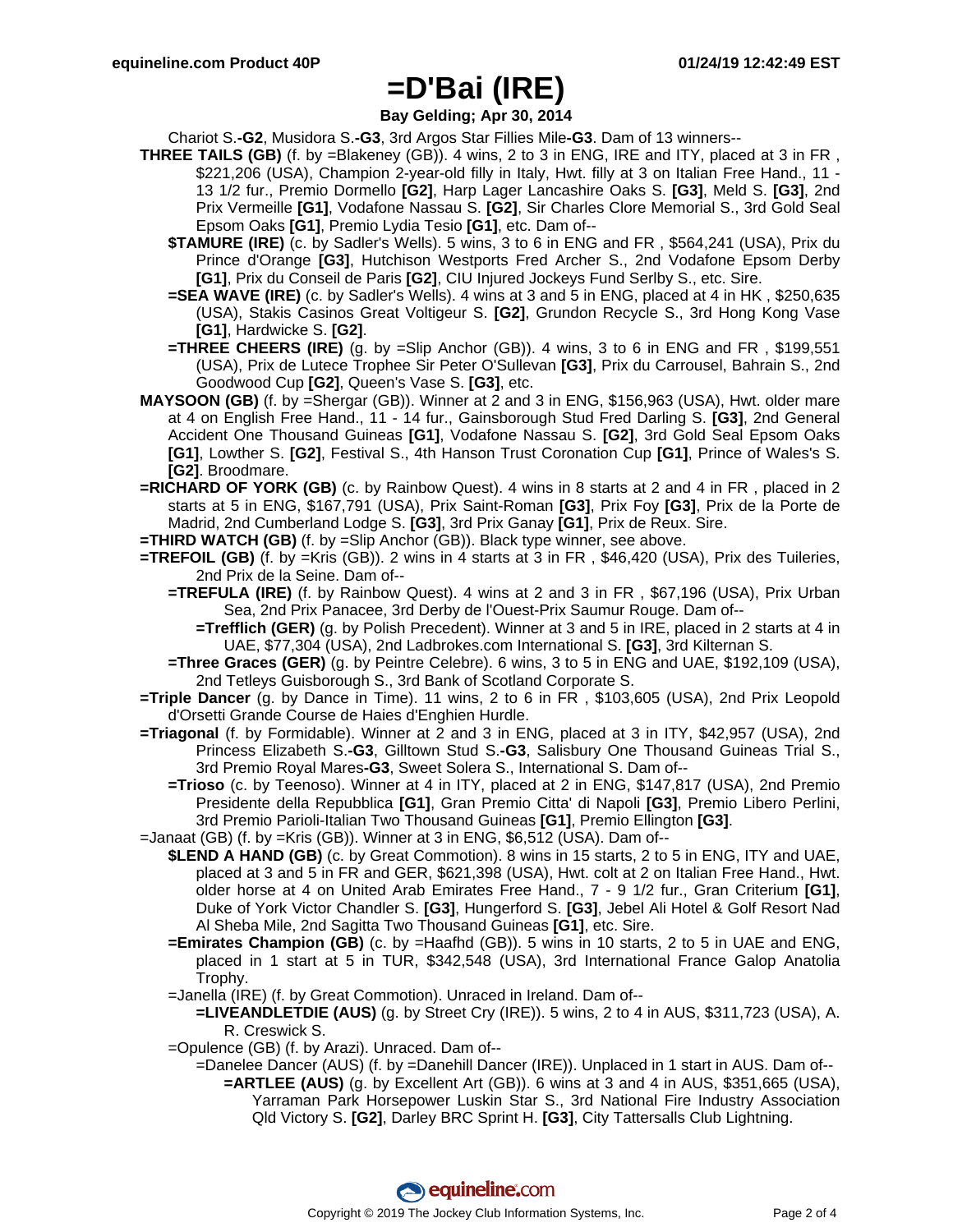**Bay Gelding; Apr 30, 2014**

=Thracian (GB) (f. by Green Desert). 2 wins in 4 starts at 2 in ENG, \$17,450 (USA). Dam of--

=Trilemma (GB) (f. by =Slip Anchor (GB)). 3 wins at 3 in ENG, \$32,532 (USA). Dam of--

- **=Mariner's Cross (IRE)** (c. by =Dubawi (IRE)). Placed at 3 and 4 in ENG and UAE, \$25,889 (USA), 2nd Qatar Racing Newmarket S.
- =Frimaire (GB) (c. by =Slip Anchor (GB)). Winner in 2 starts at 3 in FR , \$14,281 (USA). Sire.
- =Triplicate (c. by Mill Reef). Winner at 5 and 6 in ENG and ITY, \$13,193 (USA).
- =Muwfiq (c. by Formidable). Winner at 2 in ENG, \$10,343 (USA).
- =Moudhissh (c. by Shareef Dancer). Winner in 2 starts at 2 in ENG.
- =Triple Reef (GB) (f. by Mill Reef). Unraced. Dam of--
	- **TALENTED (GB)** (f. by =Bustino (GB)). 3 wins at 3 and 4 in ENG and UAE, placed in 1 start at 3 in FR , \$111,457 (USA), Sun Chariot S. **[G2]**, 2nd Lancashire Oaks **[G3]**, Champagne Ruinart Oaks Trial S., 3rd Ribblesdale S. **[G2]**, Prix de la Nonette **[G3]**. Dam of--
		- **CARLTON HOUSE** (c. by Street Cry (IRE)). 3 wins, 2 to 4 in ENG, placed at 5 in AUS, \$1,274,862 (USA), Totesport Dante S. **[G2]**, Betfair Brigadier Gerard S. **[G3]**, 2nd Ranvet Rawson S. **[G1]**, Prince of Wales's S. **[G1]**, Parramatta Cup, etc. Sire.
		- **=FRISTON FOREST (IRE)** (g. by \$Barathea (IRE)). 7 wins in 14 starts, 2 to 5 in FR and UAE, placed at 5 in ENG, \$387,805 (USA), Derby du Midi, Derby du Languedoc, Prix Scaramouche, 2nd Grand Prix Inter-Regional des 3 Ans, Stowe Family Law LLP Grand Cup, etc.

Zaeema (GB) (f. by Zafonic). Winner in 1 start at 2 in ENG, \$5,879 (USA). Dam of--

- **=ZIBELINA (IRE)** (f. by \$Dansili (GB)). 3 wins at 3 in ENG and FR , \$105,891 (USA), Prix de Lieurey **[G3]**, Woodcote Stud E.B.F. Valiant S., 3rd 5 Million Scoop6 Today British Stallion Studs E.B.F. Conqueror S.
- **FLORISTRY (GB)** (f. by Fasliyev). 3 wins at 2 in ENG, \$58,119 (USA), Doncaster Coral Trophy.
- **Reef Diver (GB)** (g. by =Pursuit of Love (GB)). 3 wins at 3 and 5 in ENG and NA , \$93,038 (USA), 2nd Gallagher Group Churchill S., 3rd Bet With Betabet Heron S.
- **=Triple Joy (GB)** (f. by Most Welcome (GB)). 4 wins at 3 and 4 in ENG, \$39,712 (USA), 2nd Abernant S., 3rd Hambro Group Charlotte S., Whitley Bay Chipchase S. Dam of--
	- **=TRINITY JOY (GB)** (f. by =Vettori (IRE)). Winner at 2 and 3 in FR , \$77,533 (USA), Prix Rose de Mai, 2nd Prix de la Nonette **[G3]**, Criterium de Lyon. Dam of--
		- **=VANILOQUIO (IRE)** (c. by =Acclamation (GB)). 7 wins, 2 to 7 in AUS and FR , \$341,093 (USA), Prix du Pont-Neuf, Prix Herod, 2nd Criterium de Maisons-Laffitte **[G2]**, Prix Francois Boutin, Prix Saraca, etc.
		- **=Lucas (IND)** (g. by Phoenix Tower). 5 wins at 3 and 4, placed at 5, 2018 in IND, 2nd Panchshil Indian Two Thousand Guineas.
		- **=Fatal Attraction (IND)** (f. by =Authorized (IRE)). Winner at 3 in IND, 3rd Mysore One Thousand Guineas.
	- **=Asaawir (GB)** (f. by \$Royal Applause (GB)). 2 wins at 2 in ENG, \$46,730 (USA), 3rd Stanjamesuk.com Radley S. Dam of--
		- **=Marsh Hawk (GB)** (f. by =Invincible Spirit (IRE)). 2 wins at 2 in ENG, \$82,549 (USA), 2nd Country Gentlemens Association Dick Poole S. **[G3]**, E.B.F. Stallions Weatherbys General Stud Book Kilvington Fillies S.
		- **=Hairy Rocket (GB)** (f. by =Pivotal (GB)). 2 wins at 2 in ENG, \$26,471 (USA), 3rd Queen Mary S. **[G2]**.
	- **=Triple Dash (GB)** (g. by Nashwan). Winner at 2 and 3 in ENG, placed in 2 starts at 3 in FR, \$41,843 (USA), 3rd Prix de Tourgeville.
- =Trazl (IRE) (f. by Zalazl). 4 wins at 3 in ENG, \$33,414 (USA). Dam of--
	- **=THREE POINTS (GB)** (c. by Bering (GB)). 5 wins, 2 to 5 in ENG and FR , \$314,055 (USA), Prix de Meautry **[G3]**, Hopeful S., 2nd Prix Maurice de Gheest **[G1]**, Cork & Orrery S. **[G2]**, Prix du Palais-Royal **[G3]**, etc.
- =Swift Chorus (GB) (f. by =Music Boy (GB)). Winner at 2 in IRE, \$8,620 (USA). Dam of--
	- **=PRESTO SHINKO (IRE)** (g. by =Shinko Forest (IRE)). 10 wins, 3 to 6 in ENG and FR , \$405,009 (USA), Prix de Ris-Orangis **[G3]**, One Million Totetentofollow Wentworth S., 2nd Independentage Partnership Assurance Leisure S., Totescoop6 Wentworth S., 3rd Axminster Carpets Cathedral S.
- =Wavy Reef (GB) (f. by =Kris (GB)). Unplaced in 1 start in ENG. Dam of--